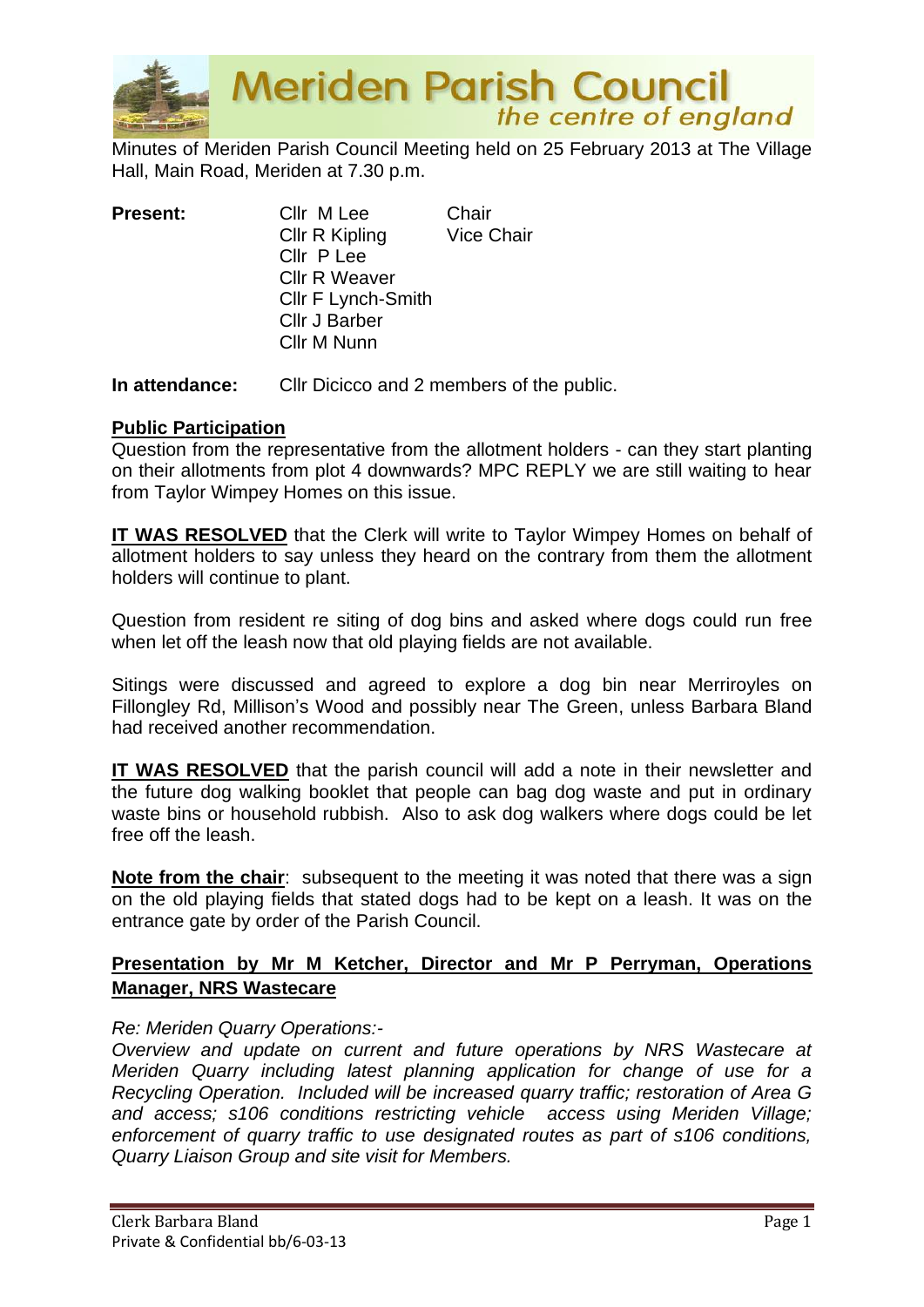

**Meriden Parish Council**<br>the centre of england

Apologies from Mark Ketcher.

NRS is a local company from Atherstone. It employs 30 people and is expanding. It has got several sites - Meriden site on the Tarmac site, Cannock and 2 in Doncaster and Chesterfield. Their core business is restoration for UK Coal, Tarmac e.g. filling with soils, topsoils, all of the inert materials. A lot is from Daw Mill's waste spoil. Daw Mill will still need an area to put spoil which is Area E and been going on for 15 yrs.

NRS got the contract for UK Coal to restore the land belonging to Packington. Packington is keen to get the restoration done and there are holes everywhere in areas E and G. A lot of restoration has been done in the last 3 years and another 3 years left in Area E. People will be able to walk through the footpaths and all will be restored to the near original contours.

UK Coal has Area G. Tarmac will be finished out of the void in 6 months. It was for UK Coal spoil but now that may not be them and void must be restored. Restore with inert spoils in Area G.

Question from the floor -Could it be kept as a lagoon?

Answer – No, as Packington want it filled and is a money stream for them. It could possibly be a pool a few metres deep that could keep some of the wild life. The contours have been agreed so may not be possible to negotiate for Packington to keep this. It will be restored to the former level. But Area G is higher than original level. nArea G could be operating alongside E. The spoil is wet out of Daw Mill and so can't be filled so quickly and it's "slopping out" of Area E.

Area G now has a wheel wash. Road sweeper will be 2/3 times a week and a Tarmac road which will reduce dirt.

Question from the floor - Who drops spoil in Area G? Answer - UK coal and anyone else with inert material.

Comments from Meriden Parish Council - Cornets End Lane is filthy, verges poor, holes in the road –

Answer- 5 businesses going in there all have big trucks. 40 trucks a day minimum from Colemans, NRS 80 to 100 trucks a day. There are also Jack Moody's trucks and those from Cemex. All are large. The quicker NRS are out of Area E then there will be less traffic. But other companies don't have road sweepers, gutter cleaners. NRS said Cornets End has at least 250 loads a day and there needs to be more commitment between the companies to work together. Tarmac is 1000 tonnes a day, the rest adds up to more. In Area G there will be 60 to 100 lorries a day. At the working group we are setting up, with tour, it is suggested to include SMBC with all the companies who work from the sites.

#### **Traffic movements**

NRS showed a route that the trucks will take. Companies' drivers will get banned if drivers take the wrong route and then companies could be banned. Route agreed and will be sent to us electronically. We all need to work in partnership and let Pete Perryman know if lorries flout by taking registration numbers etc.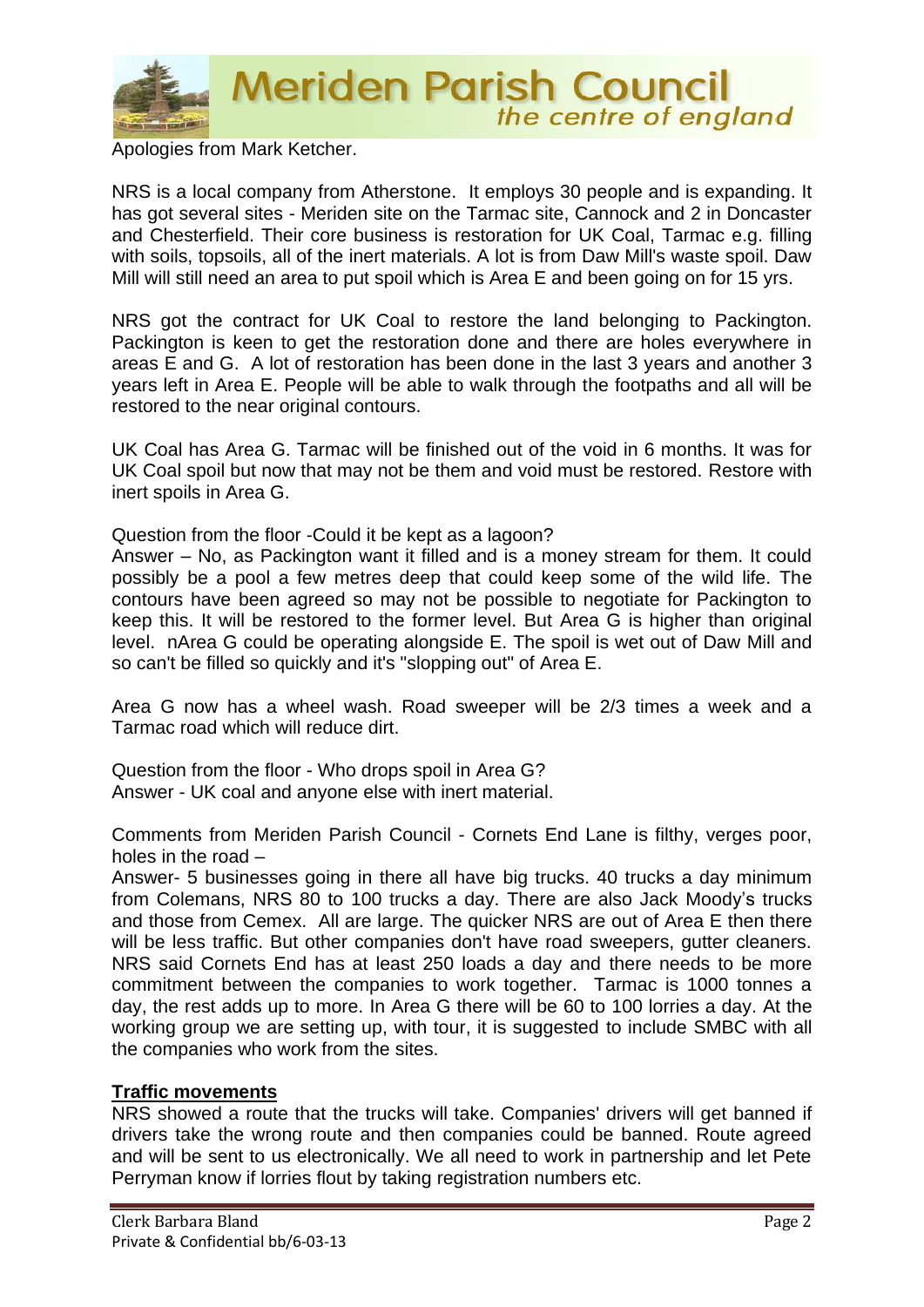

Formal thanks were given to Pete Perryman for coming. His number is 07720 638409 for people to call with any concerns.

## **1.Welcome & Apologies**

Apologies received from Cllr M Haque due to work commitments and Clerk, Barbara Bland, due to family commitments.

**IT WAS RESOLVED** Members duly noted and accepted Cllr Haque's and Barbara's reasons for absence.

#### **2.Declarations of Interest**

2a Declaration of Personal Interests There was nothing to report.

2b Declaration of Prejudicial Interests There was nothing to report.

#### **3.Minutes of 28 & 29 January 2013**

The Clerk had circulated Members by email minutes of the meeting held on 28<sup>th</sup> & 29<sup>th</sup> January 2013. Members agreed that the minutes were an accurate record and accepted as read.

**IT WAS RESOLVED** Members accepted the Minutes of Parish Council meeting held on 28th & 29th January 2013.

#### **4. Progress Reports (Committee/Councillor)**

4.1 Village Hall Management Committee – Cllr F Lynch-Smith Nothing to report.

**4.2 Community Governor for Meriden C of E School** – Cllr R Weaver As reported in the Meriden Mag.

# **4.3 War Memorial - Cllr P Lee**

Nothing to report.

**4.4 Pool**  Nothing to report.

**4.5 Allotment Representative** – Cllr M Lee As discussed during public participation.

**4.6 Footpaths/Forum** – Cllr Lynch-Smith Nothing to report.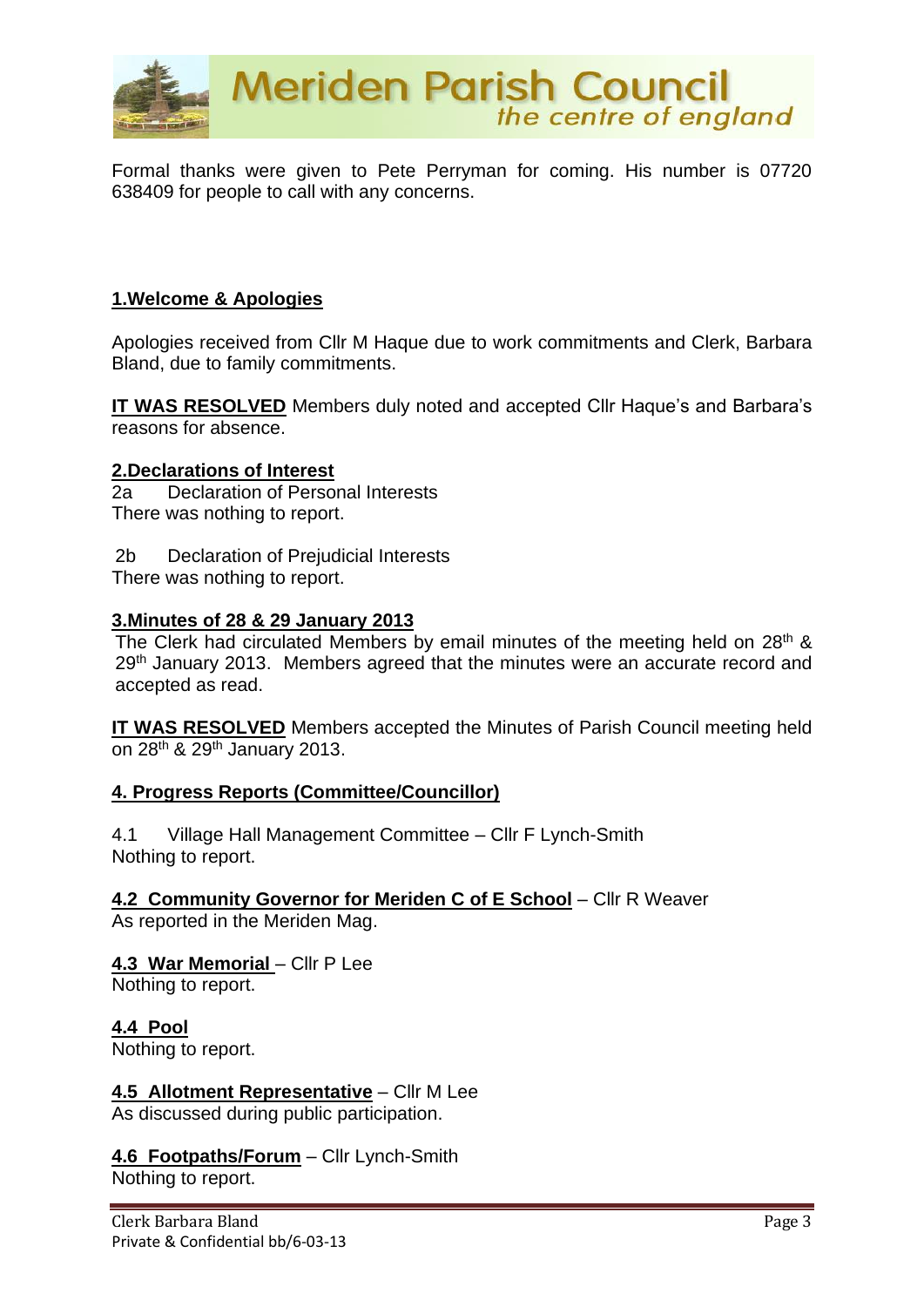

# **4.7 Mining and Minerals Grou**p – Cllr R Kipling

Meeting coming up to look at closing the group and sharing out funds. Issues for Meriden to be picked up with the new working group (see presentation by Mr P Perryman above).

## **4.8 Local Strategic Partnership** – Cllr R Weaver

Meeting on Wednesday 27 February 2013, await feedback from Centro.

# **4.9 Solihull Area Committee** – Chair & Cllr R Weaver

Next meeting is in April.

## **4.10 Tree Wardens** – Cllr R Kipling

Nothing to report.

## **4.11 Community Surgeries** – Clerk

Holistic approach to be considered by the Neighbourhood Co-ordinator, Bruce Brant, and his team to tackle all the highways and transport issues in the parish – ongoing.

#### **4.12 Community Speed Watch - Cllr R Weaver**

No dates yet from WM Police

#### **4.13 HS2** – Cllr Lynch-Smith

SMBC working group cancelled on March 7th. Community forum has been set for March  $6<sup>th</sup>$  2013.

# **4.14 Birmingham Airport Extension & Flight Path Consultation**

Comments please to Cllr Weaver

**IT WAS RESOLVED** Cllr Weaver to respond to the consultation with comments received from members.

**5. Oil Painting** – Members to consider where this painting may reside – Cllr Kipling

To continue thinking where to put it

Cllr John Barber left meeting 8.45.

#### **6. District and County Councillors' Reports** for information.

(Items raised for decision will appear on the agenda for the next meeting)

Cllr Diccico did a piece in the Meriden mag encouraging more people to attend parish council meetings.

Concerns expressed to him re road construction affect on Meriden.

Budget meeting this week for council budget next year.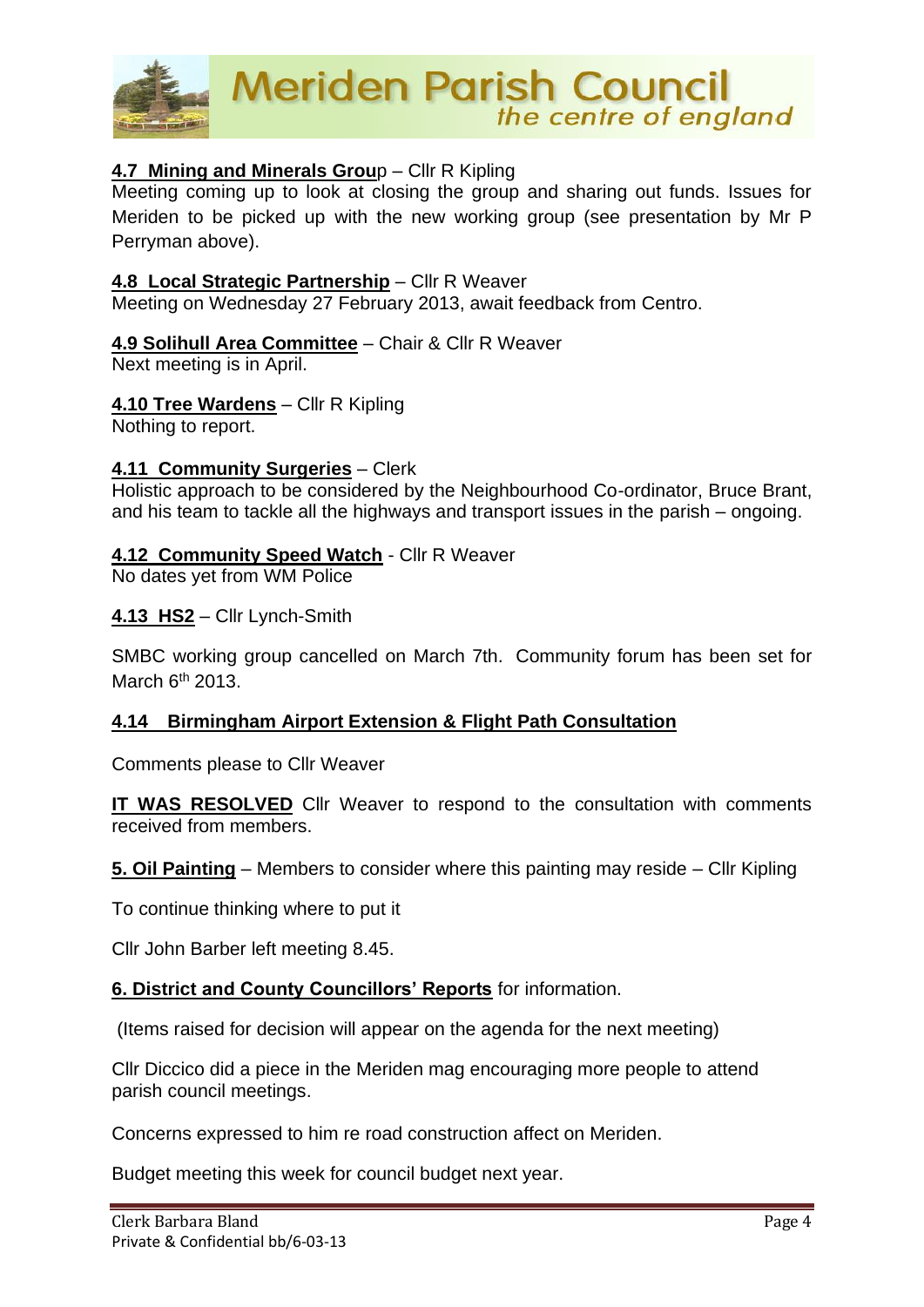

# **7. Correspondence & Communication** for information only

Due to the Clerk's absence, deferred to next meeting.

## **8. Clerk's Report on Urgent Decisions since last meeting**

The Clerk will send her next report to members when she returns.

#### **9. Meriden Village Matters**

#### **9.1 To consider and review recent flooding issues**

Severn Trent questionnaires and SMBC Flood Survey in the library and on the PC website.

#### **9.2 To consider and receive update on three additional Dog Bins**

See public participation above.

#### **9.3 Alspath Community Centre Update**

May be closing down at the end of March 2013. Cllr Diccico will find out for us. 40 pensioners use it 40 pensioners use would want elsewhere to use.

#### **9.4 Library Update**

**IT WAS RESOLVED** that the chair will contact Lawrence Osborne in early March for further information on the renovations.

#### **10. Leys Lane**

## **10.1 To receive and consider update of Allotment Holders Tenancy arrangements**

Parish Council is still waiting to hear from Taylor Wimpey Homes.

#### 10.2 To receive and consider update of Taylor Wimpey Development

Neil Pearson our planning consultant sent MPC comments on this and Eaves Green Lane application- Will be on MPC website. Signs are up on Eaves Green Lane to say SMBC will take legal action if site not vacated as agreed.

#### **11. Meriden Sports Park**

11.1 Update and consideration of Snagging & On-going Works

Still ongoing

11.2 Update on Solihull Property Services and consideration of Service Contracts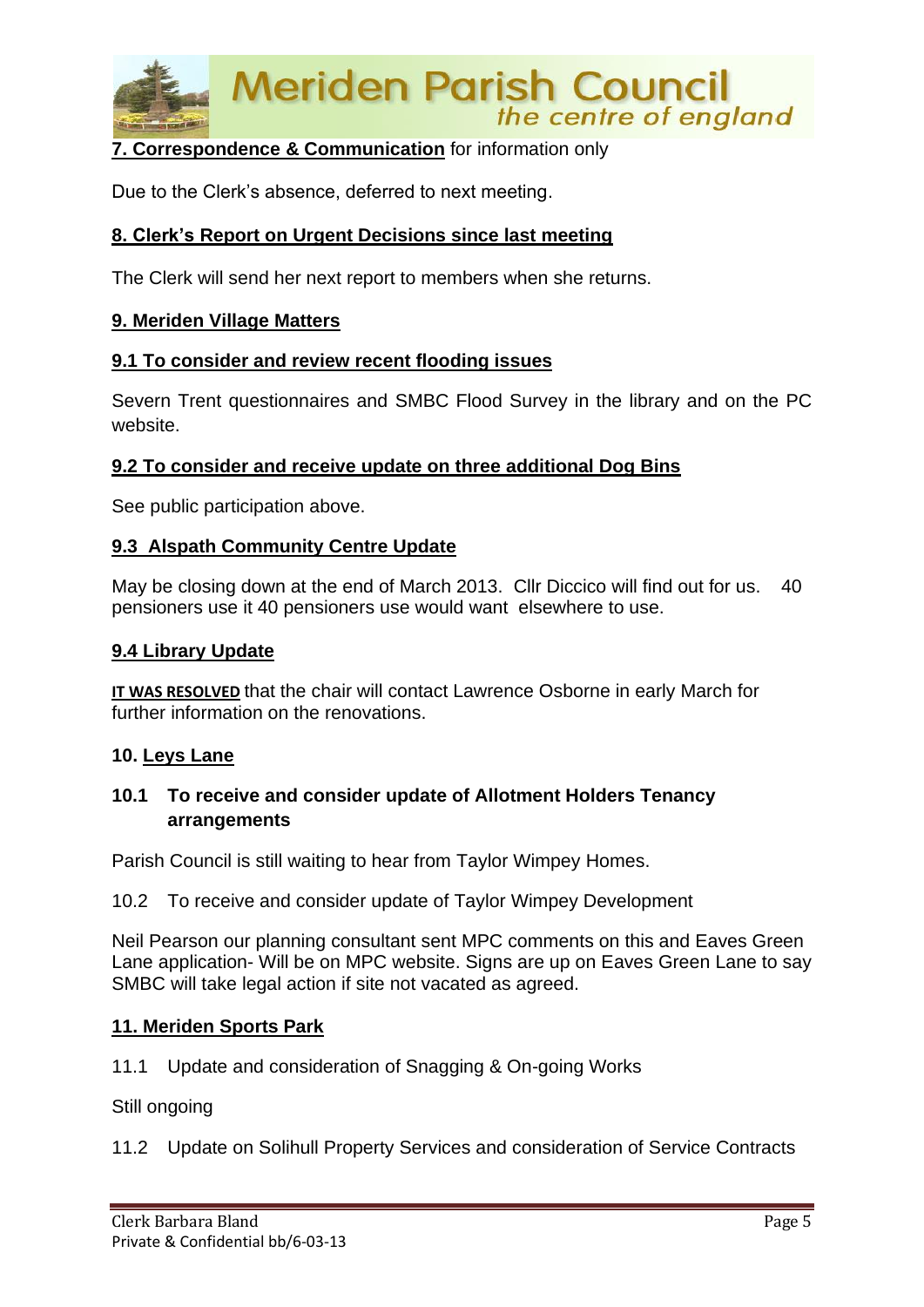

IT WAS RESOLVED that we adopt the SMBC Property Services contract.

# **12. Parish Council Newsletter** Editorial Committee

Consider doing a newsletter for Easter. The parish council will need volunteers for delivery.

**IT WAS RESOLVED** that the chair would start a draft and email to members for more ideas.

## **13. Planning Matters**

# **13.1 To receive update and status on Neighbourhood Planning Applications**

Members have responded to the Clerk via email.

**13.2 To consider ownership of plots of land in and around Meriden Village –** Cllr Lynch-Smith

Ongoing

## **14. Finance**

## **14.1 To approve recommendations made for Budget 2013/14**

Members expressed their thanks to the Clerk for setting up new system and finance committee to finally agree recommendations.

**IT WAS RESOLVED** that the finance committee would agree the budget for 2013/14 when the Clerk returns.

#### **14.2 To consider payments to be made**

Salary costs

Contractors' costs

SMBC Property Services' costs for 6 months

**IT WAS RESOLVED** that all payments to be made.

#### **15. Councillor's reports and items for future agenda**

Each Councillor is requested to use this opportunity to report minor matters of information not included elsewhere on the agenda and to raise items for future agendas. Councillors are respectively reminded that this is not an opportunity for debate or decision making.

- The old Stars shop and its future.
- Which banks to be used for sale of playing fields proceeds.